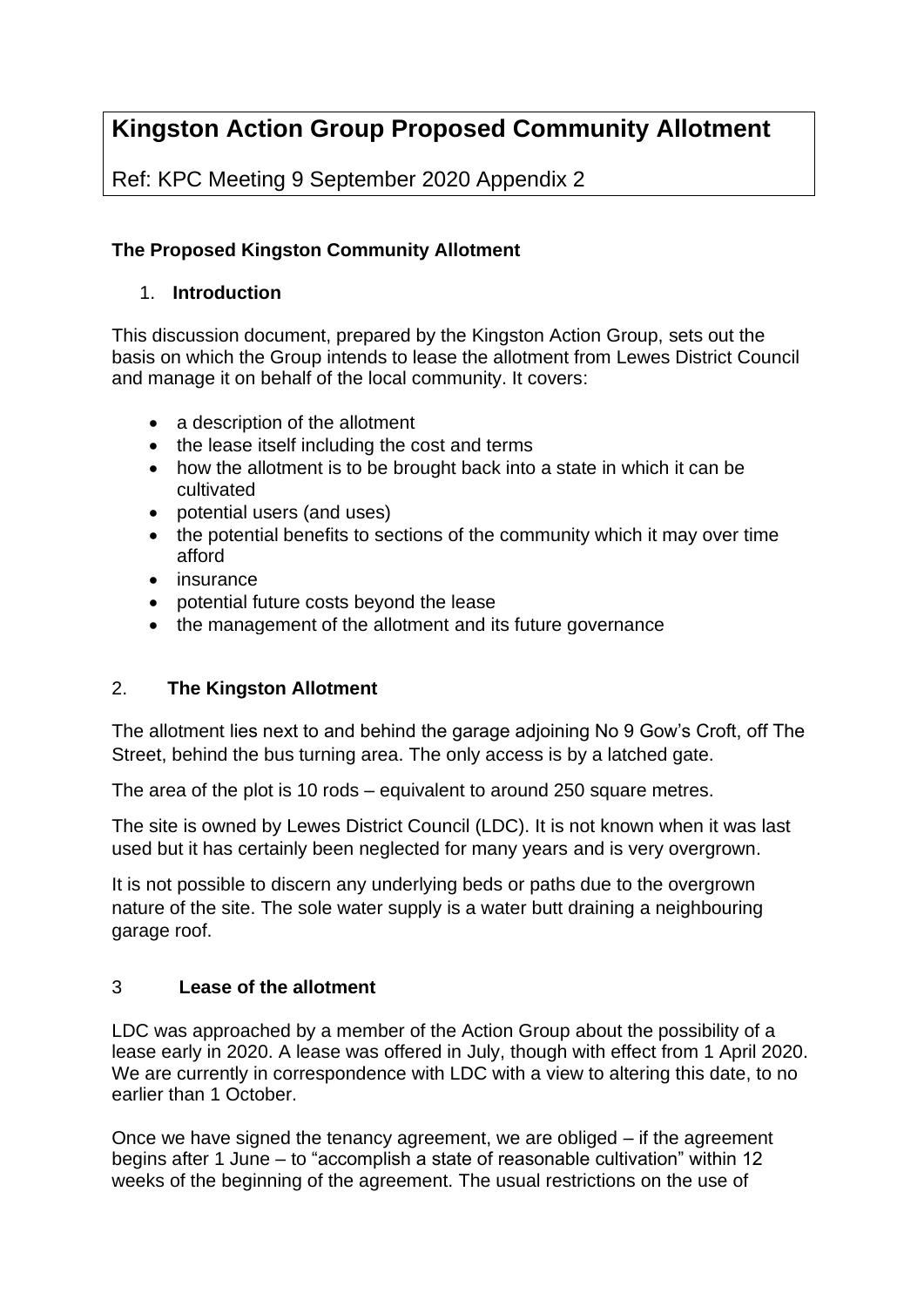allotments apply. As tenants, we would not be allowed to plant hedges, erect fences or buildings without the permission of the Council. We are not allowed in any circumstances either to sublet any part of the allotment, keep animals on it, extract minerals etc.

Either party may end the agreement giving 12 months' notice in writing. However, LDC may terminate the tenancy with only one month's notice if we have failed to observe the rules.

The lease costs £70 a year. In an e-mail from Estelle Dye of LDC dated 14 May, it was made clear that there would be no charge for the first year. Thereafter, we would hope that the KPC would meet this cost – a very modest one for a project of benefit to the community. The Group's own income is minimal. It is currently £234 per annum, derived entirely from the sale of lottery tickets to those who have nominated the Group as a "good cause". However, this is precarious as the current supporters may cancel their Direct Debits at any time.

#### 5**. Utilisation of the allotment**

#### 5.1 Summary of potential uses of the allotment

In its current state the allotment is of little use to anyone, although it may be relatively rich in wildlife having been almost completely undisturbed for many years. The presence of wildlife is a factor that needs to be taken into consideration from the outset and the Action Group strongly favours a policy which rules out the use of any poisons on the site, especially as it is hoped that children will make use of the plot.

With only a little imagination it's possible to envisage a range of potential uses for this area.

- Growing vegetables, flowers or fruit
- A communal area for quiet enjoyment by local residents
- In conjunction with Iford and Kingston School, a space to promote gardening activities and appreciation of the natural environment by children.
- A site for growing wildflowers to be transplanted elsewhere in the village
- A site to which villagers may bring apples for pressing annually

More specific arrangements will have to be agreed in the future by users under detailed management proposals.

#### 5.2 Preparing the allotment for use

Restoring the allotment to a state in which it can be adequately cultivated is undoubtedly a huge challenge which must not be underestimated and it has to be acknowledged that this task may in the end prove beyond us. That said, if we are able to enlist enough voluntary support in clearing the site initially, maintaining it may prove less difficult.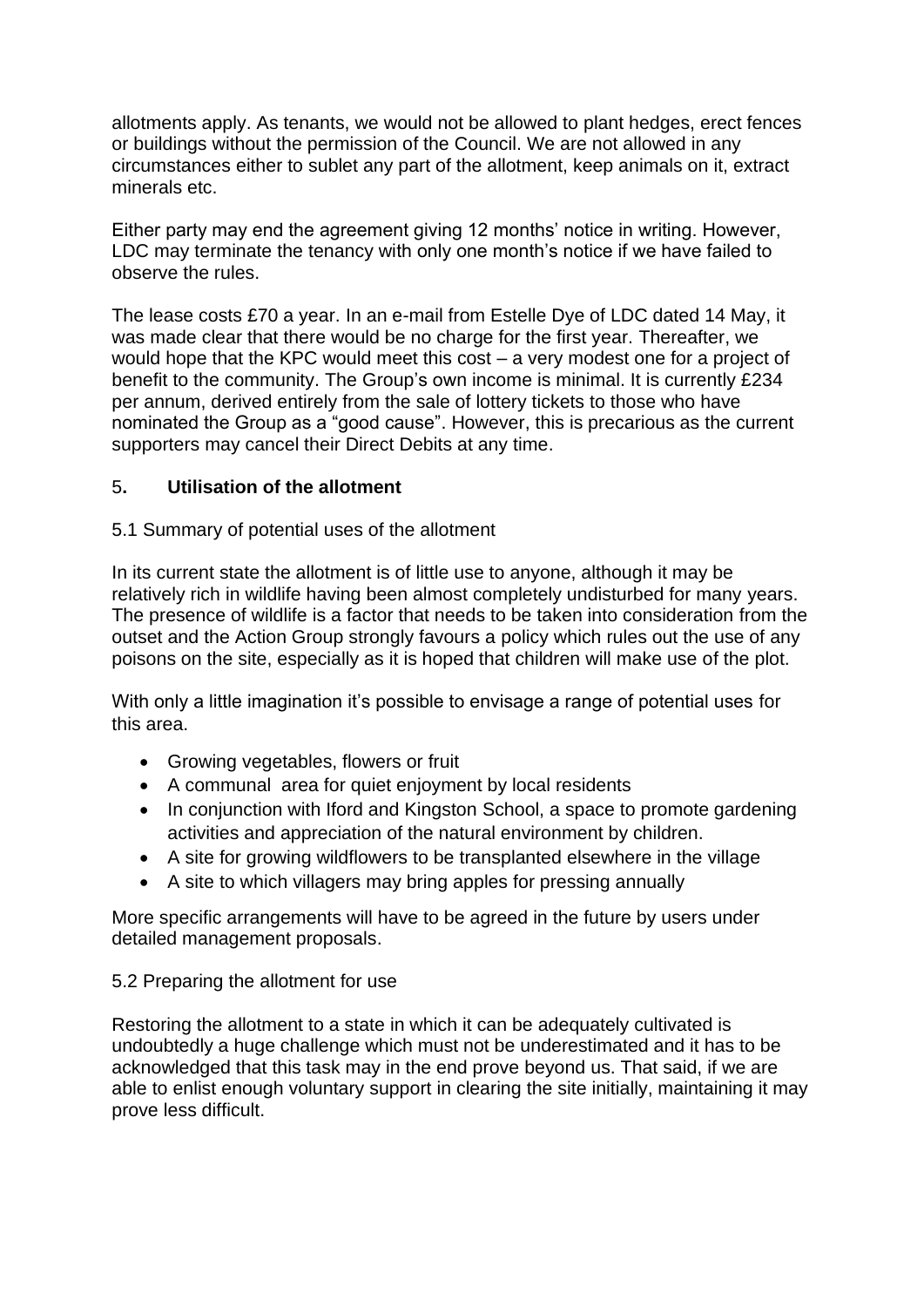#### 5.3 Insurance

We believe that volunteers doing preparatory work on the site may be covered by the KPC's existing insurance policy but would appreciate KPC's clarification of the position. If this is indeed the case, how might this policy need to be extended to cover other users at a later stage?

### 6. **Community Benefits**

The many possible benefits to the Kingston community (or perhaps communities) are suggested by the list of potential uses at 5.1 but include:

- Social interaction between different generations and so better social cohesion
- Less isolation for some people living alone
- Healthy exercise
- Greater volunteering

All in all, the greater the number of people drawn into the project and the wider the age span, the more substantial the benefits are likely to be. If the allotment is a success, it could even lead to the revival of the village flower and produce show. The very fact of its existence as a community project will add weight to our entry to the Parishes in Bloom contest.

# 7. **Initial Management of the Allotment**

Initially, it will be for the Action Group to organise clearance of the site, perhaps concentrating efforts on half of the area to begin with in order to ensure that there is something to show for the first efforts. This may involve the use of a rotovator.

Weeds may be suppressed with weed mats (the Action Group has many of these – bought to assist planting flowers beneath the hedge on the green) or perhaps even old carpets.

# 8 **Financial considerations**

8.1 Costs beyond the lease

While there are certain to be other costs in the future and while we would hope that the KPC will be willing to contribute to these, we are not yet in a position to estimate them with any accuracy. At the same time, we would not of course expect the KPC to offer us a blank cheque. We envisage some costs being met by the Group itself through external funding sources or by raising subscriptions from allotment users. We could also perhaps make use of the KPC's own grant scheme when this is agreed.

We would be happy to discuss various options with the KPC for their contribution, including a maximum annual sum for basic running costs.